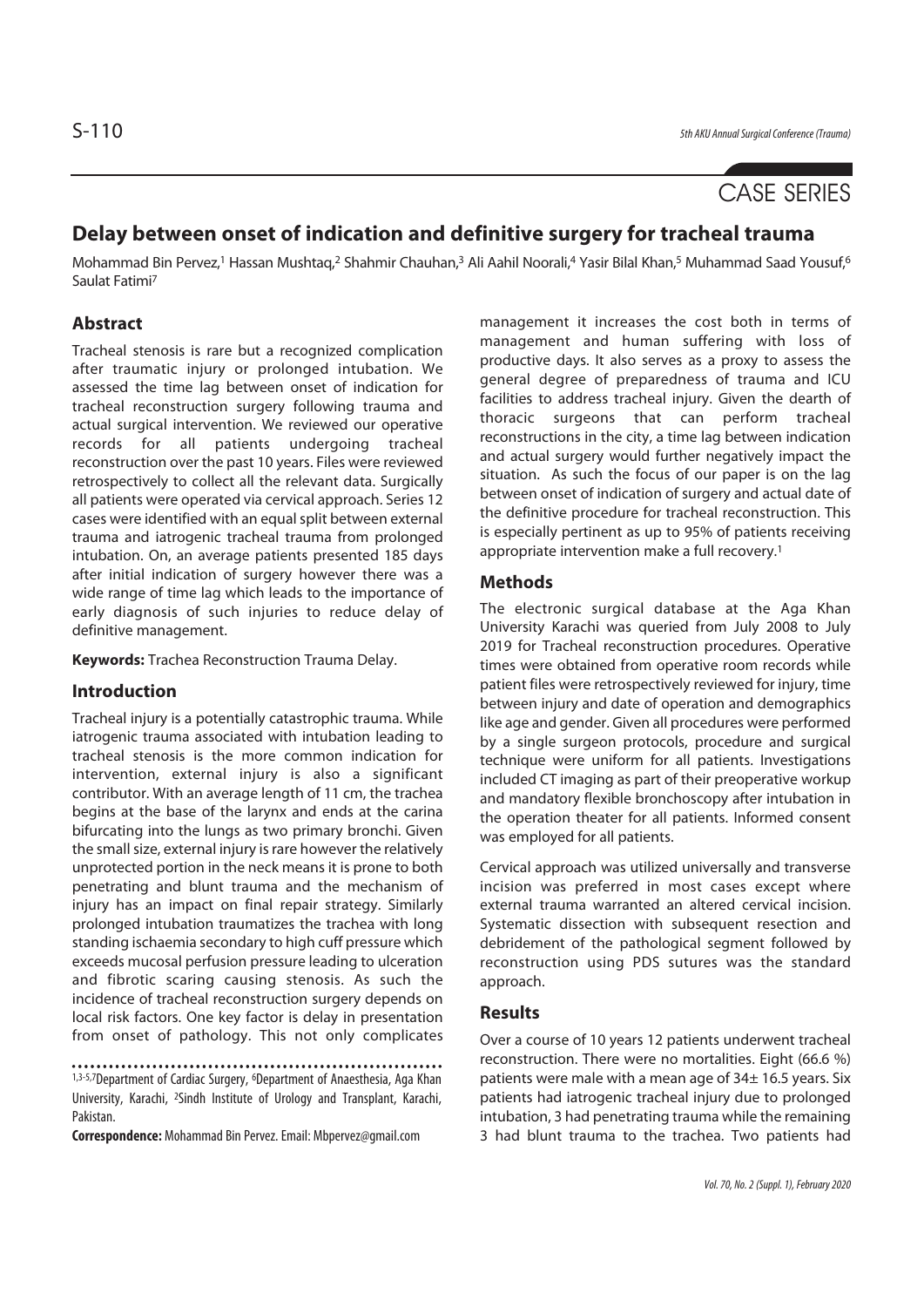**Table-1:** Delay in presentation of treacheal trauma patients.

| ge Years | Gender | <b>Nature of Injury</b>   | <b>Presentation Delay</b> | <b>Case time</b> | <b>T-tube Used</b> |
|----------|--------|---------------------------|---------------------------|------------------|--------------------|
| 40       | Male   | Blunt trauma              | 1 week                    | $70 \text{ min}$ | No                 |
| 28       | Male   | Blunt trauma              | 15 days                   | 158 min          | No                 |
| 52       | Female | Postintubation            | Same day                  | $100$ min        | No                 |
| 22       | Male   | Penetrating injury        | Same day                  | $65$ min         | Yes                |
| 50       | Male   | Postintubation            | 18 months                 | $135$ min        | Yes                |
| 53       | Male   | <b>Blunt Trauma</b>       | 2 years                   | $175$ min        | No                 |
| 20       | Male   | Postintubation            | 1 Month                   | $105$ min        | No                 |
| 22       | Female | Postintubation            | 2 Months                  | $125$ min        | Yes                |
| 72       | Female | Penetrating Trauma        | 1 week                    | 150 min          | No                 |
| 40       | Male   | Postintubation            | 2 week                    | $144$ min        | No                 |
| 52       | Female | <b>Penetrating Trauma</b> | 2 year                    | 250 min          | No                 |
| 25       | Male   | Postintubation            | 3 <sub>months</sub>       | $155$ min        | No                 |

developed a tracheoesophageal fistula secondary to the trauma. Time lag between onset of pathology and presentation was highly variable with a mean post injury presentation delay of 185±282 days. Average operative time including bronchoscopy was  $136 \pm 47.8$  minutes. T Tube was utilized in 4 patients. Results are summarized in Table-1.

# **Discussion**

Tracheal injuries can be classified into Traumatic (penetrating or blunt), iatrogenic injury, chemicals and inhalation of toxic fumes. According to a National Safety Council report, thoracic trauma accounted for 25% of all deaths due to blunt trauma2 Penetrating or blunt injuries to the neck and chest may damage the trachea. The lack of an early diagnosis may lead to life-threatening problems such as stenosis. The trachea might also be damaged during road traffic accident causing crush injury or high speed impact from the steering wheel leading to tracheoesophageal fistula (TEF) as the trachea and oesophagus compress between the anterior and posterior chest wall. Additionally, serious damage can occur to the trachea in case of an accident that leads to chest and neck trauma.

Early diagnosis of tracheal injury is main priority in trauma setting. Tracheal injuries are not easily diagnosed and for most patients, they are not diagnosed immediately in 25% to 68% of the patients3 presenting symptoms in most of the patients are dyspnoea and respiratory distress along with hoarseness or dysphonia, tracheal injury leading to tracheal stenosis presents with stridor and dyspnoea. Subcutaneous emphysema of neck is a pathognomonic sign of tracheal laceration and is observed in approximately 60% of patients with penetrating injury of cervical trachea.3,4 For successful diagnosis, a thorough knowledge about how the injuries occur is required because the symptoms presented may be highly non-specific. Moreover, the symptoms depend on where the injury occurred and how severe it is. In a trauma setting routine X-ray chest and cervical spine are important for diagnosis. Most patients with tracheal injury present with pneumomediastinum or subcutaneous emphysema. Suspected tracheal injury is further delineated with CT scan neck and chest with IV contrast and direct bronchoscopy.5-7

The primary goal of emergency treatment of tracheal injuries is to stabilize the airway and determine the extent of the injury. Focus is placed on airway, breathing, and circulation. Management of the injury depends on the cause of injury and its extent. For mild injuries, conservative management is adequate. Surgical intervention is required for reconstruction in order to restore the airway.5 Bronchoscopy may be used to expand the trachea for improved airflow. In addition, the constricted portion of the trachea may be resected with the remaining ends are anastomosed primarily.

Our cohort represents the unique challenges of our patients in the setting of an urban metropolitan environment. It is unclear how many patients make it to the hospital following critical tracheal injuries from penetrating or blunt trauma. As such the numbers in our cohort may not necessarily represent the real pattern of tracheal injury in the community. This is further supported by the wide variation in time lag between onset of pathology justifying surgery and actual definitive operation. This may explain why a greater proportion of patients had iatrogenic tracheal trauma from prolonged intubation than trauma. Cases where the injury arose from penetrating trauma presented early, usually within 24 hours of the injury while those with intubation related stenosis classically presented later with 2 patients presenting nearly 2 years after the onset of disease. Both